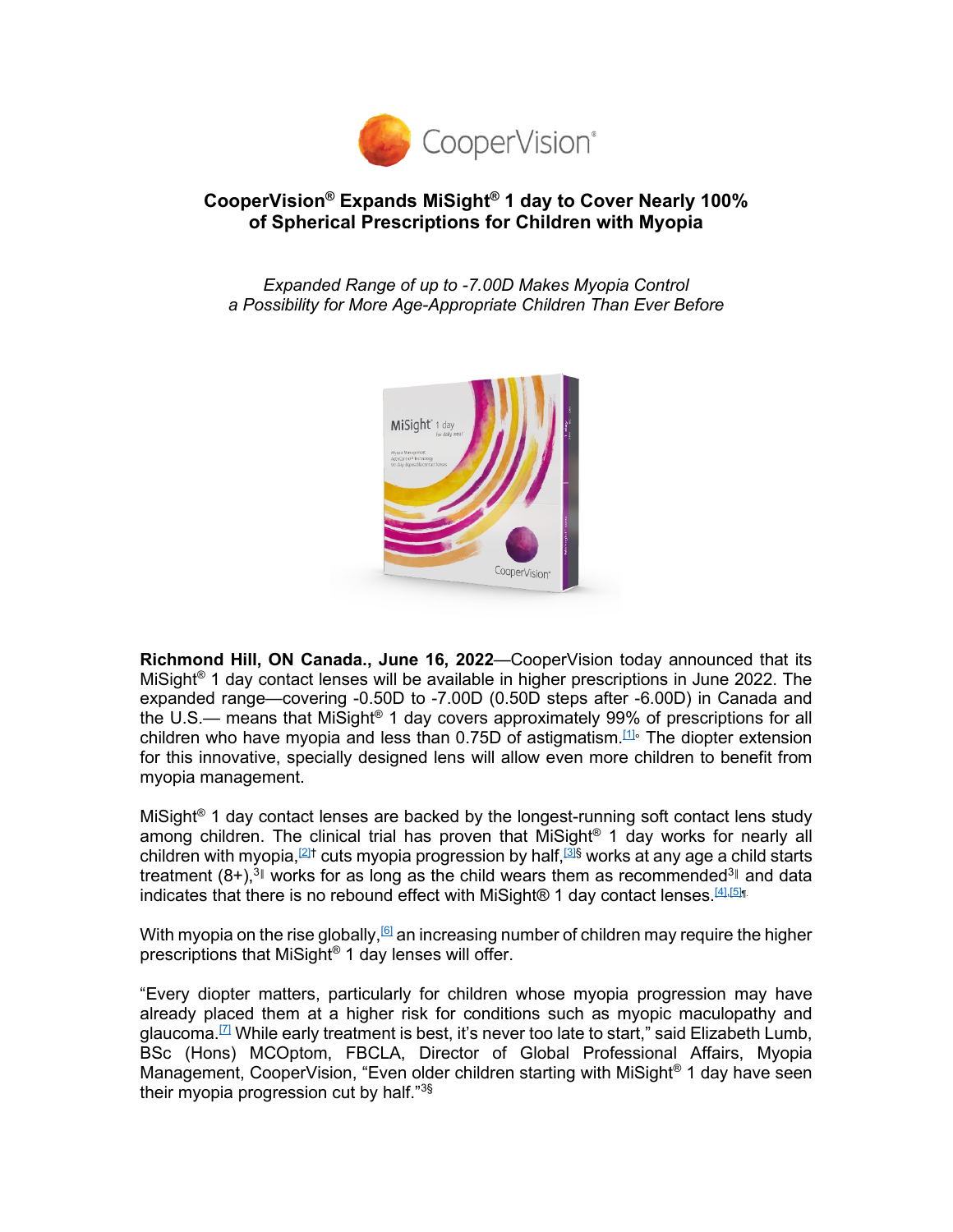As a global leader in myopia control and management for children, CooperVision believes that options must be available for as many children as possible. With MiSight<sup>®</sup> 1 day's range extension, Eye Care Professionals in Canada and in more than 30 other countries can have an even greater impact.

## # # #

\*Canadian Indications for Use: MiSight (omafilcon A) Soft Contact Lenses for Myopia Control may reduce the rate of myopia progression in children (6-18) and correct ametropia. Reduction of myopia progression was observed in children with wearing time of 12 hours (8-16 hours) per day, 6.4 days (5-7) per week in a clinical study. Permanent myopia control after lens treatment is discontinued is not supported by clinical studies. MiSight (omafilcon A) Soft Contact Lenses for Myopia Control are indicated for single use daily disposable wear. When prescribed for daily disposable wear, the lens is to be discarded after each removal.

°Includes prescriptions up to 0.75DC.

† 90% of myopic eyes respond to MiSight® 1 day treatment; ages 11-15 at start of wear, n=90.

 $\$$ Using measured and modeled data, pooled across ages (8-17), MiSight® 1 day slowed myopia progression by an  $^6$ average of approximately 50%.

║Children with myopia fit with MiSight® 1 day contact lenses ages 8-15 continued to experience slowed myopia progression as long as they remained in treatment.

¶ On average, for children aged 8-15 at start of wear. Instead, eye growth reverted to expected, age average myopic progression rates.

### **About CooperVision**

CooperVision, a division of CooperCompanies (NYSE:COO), is one of the world's leading manufacturers of contact lenses. The company produces a full array of daily disposable, two-week and monthly soft contact lenses that feature advanced materials and optics, and premium rigid gas permeable lenses for orthokeratology and scleral designs. CooperVision has a strong heritage of addressing the toughest vision challenges such as astigmatism, presbyopia, childhood myopia, and highly irregular corneas; and offers the most complete portfolio of spherical, toric and multifocal products available. Through a combination of innovative products and focused practitioner support, the company brings a refreshing perspective to the marketplace, creating real advantages for customers and wearers. For more information, visit [www.coopervision.ca.](http://link.mediaoutreach.meltwater.com/ls/click?upn=1RhV3KxeNgdxyyMgVO-2FP6yBS2oWu0WyWn2D5uuK8-2BIEWuA6N3U0Loq132GX2hKVxk-6J_j6cgk1rWggENoFgybW6ZQ7fVw77i4nXHDn8MUS3F9O9M30FysE8VI0qovlq1J3WrH4PdHgMjncqXfZ4UPqW4sumZzaPhr6K9ARhnI7-2FssLrn2h8uenZa-2FwXBGnfnwNN8yNsrivkMaOf0Y7Pf6Ezf4B9QnJSWn-2FR2UUM9fioLCV8zsD3-2BJm7DpJAXcI1Gagb9atXgv8rdSvY5YEzktPrlIhOgaOI-2FYUufRkf-2FpD6caqIzUWPuXhDSZvPXg3L4Z5WNburrahR0Nj-2F1sRd5sEi3SpYPMgR2jmrktBgO84k2O2ekYXHLj6vrbY3s2hMQXULYxymmImxn-2B-2BJ5mRho1NK7cyXNym30-2BkPPVif4DcDVXaFF5X5JZ4qY5NZJ7ORlLIBUFvWRdqBq9CxVs-2FKo6Gd6PA-3D-3D)

### **About CooperCompanies**

CooperCompanies ("Cooper") is a global medical device company publicly traded on the NYSE (NYSE:COO). Cooper operates through two business units, CooperVision and CooperSurgical. CooperVision brings a refreshing perspective on vision care with a commitment to developing a wide range of high-quality products for contact lens wearers and providing focused practitioner support. CooperSurgical is committed to advancing the health of women, babies and families with its diversified portfolio of products and services focusing on medical devices and fertility & genomics. Headquartered in San Ramon, Calif., Cooper has a workforce of more than 12,000 with products sold in over 100 countries. For more information, please visit [www.coopercos.com.](http://link.mediaoutreach.meltwater.com/ls/click?upn=1RhV3KxeNgdxyyMgVO-2FP63HJS-2FE8ppgmaCx-2Fmx8c9Ug3FytvZQeAOiMhA9G7hlxkWLoW_j6cgk1rWggENoFgybW6ZQ7fVw77i4nXHDn8MUS3F9O9M30FysE8VI0qovlq1J3WrH4PdHgMjncqXfZ4UPqW4sumZzaPhr6K9ARhnI7-2FssLrn2h8uenZa-2FwXBGnfnwNN8yNsrivkMaOf0Y7Pf6Ezf4B9QnJSWn-2FR2UUM9fioLCV8zsD3-2BJm7DpJAXcI1Gagb9atXgv8rdSvY5YEzktPrlInwaPFDe2FSa7vSZAsICBzgP6hzaWkceJPPYBTDSlcV7vubELWeDEfGzz2X9VkPdx46uHqML5LunS74-2Fox7XcbNHzpOnbnK7yfKDJ5vtqRpRT8HF0oQDOt8DBOvoZ-2BZ-2Bozj3kDGzYYdMUqgYx7pCo0duxu7Lhd3iI1mtO4o-2FZPHisf66UGTzB4SChpEXlttSBw-3D-3D)

### **Media Contact**

Hannah Barry, Counselor, McDougall Communications [hannah@mcdougallpr.com](mailto:hannah@mcdougallpr.com) or +1-585-645-8985